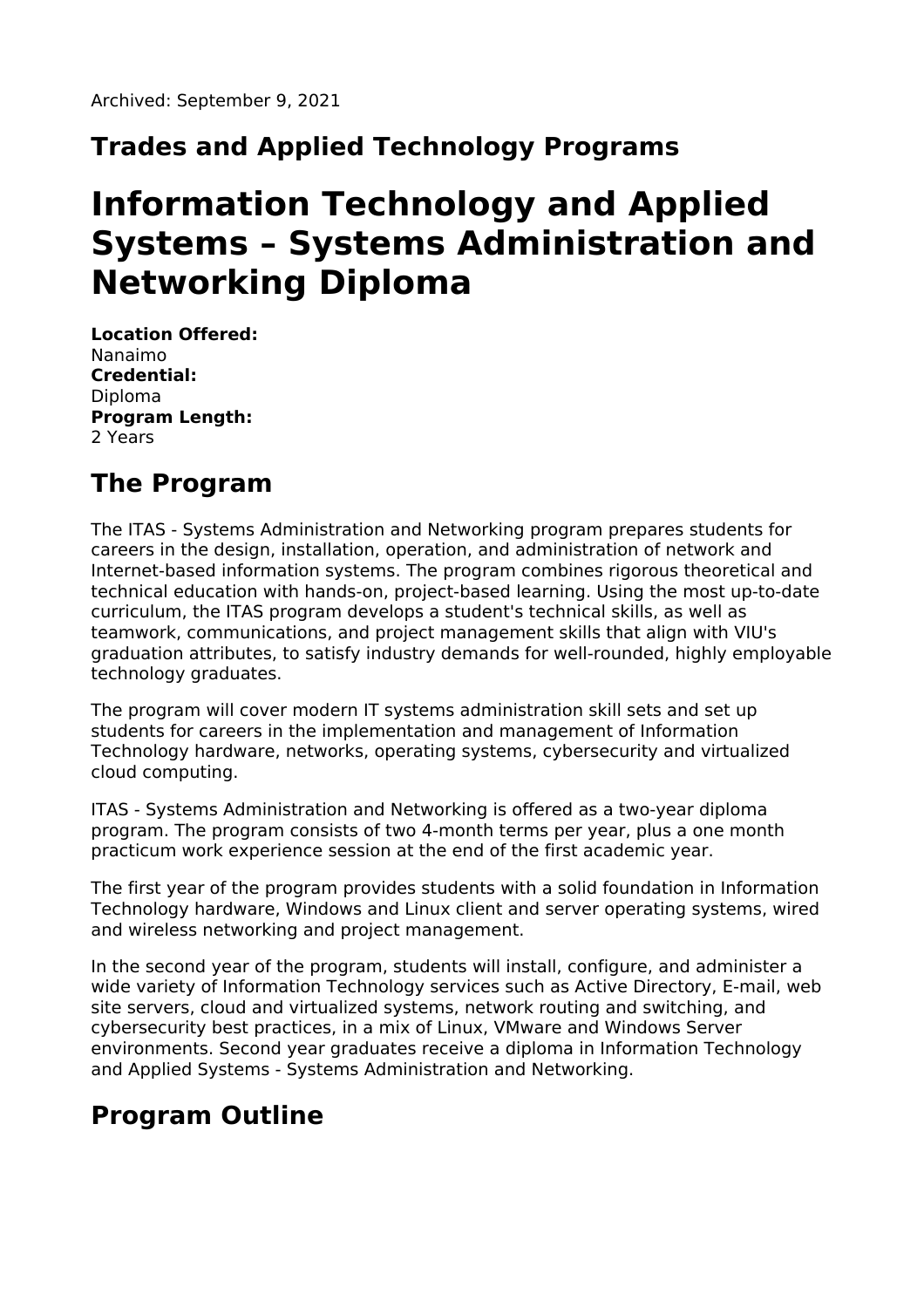| Year 1                                                            | <b>Credits</b> |
|-------------------------------------------------------------------|----------------|
| ITAS 141 - (Windows Server Management I)                          |                |
| ITAS 164 - (Information Technology Project Management Essentials) | 4              |
| ITAS 166 - (Virtualization and Cloud Computing I)                 |                |
| ITAS 167 - (Applied Operating Systems)                            | 4              |
| ITAS 175 - (Network Infrastructure Fundamentals)                  | 4              |
| ITAS 181 - (Linux Server Management I)                            | 4              |
| ITAS 185 - (Introduction to Programming Concepts)                 | 4              |
| ITAS 191 - (Introduction to Web Design)                           |                |
| ITAS 195T - (Practicum)                                           | 4              |
| <b>Total Credits</b>                                              | 36             |

| Year 2                                                   | Credits |
|----------------------------------------------------------|---------|
| ITAS 292 - (Information Technology Cybersecurity)        |         |
| ITAS 241 - (Windows Server Management II)                | 4       |
| ITAS 242 - (Windows Server Management III)               | 4       |
| ITAS 267 - (Virtualization and Cloud Computing II)       | 14      |
| ITAS 281 - (Linux Server Management II)                  | 4       |
| ITAS 288 - (Database Administration and Design)          |         |
| ITAS 295 - (Network Routing and Switching Essentials I)  | 4       |
| ITAS 296 - (Network Routing and Switching Essentials II) | 4       |
| <b>Total Credits</b>                                     | 32      |

All program courses must be successfully completed before certificates will be issued.

### **Completion Requirements**

Students should expect to spend 20 hours a week in the classroom, and an additional 15 - 20 hours per week on homework and assignments. Students must pass all courses and obtain a "C+" average in each term to be eligible to continue in the program and/or to receive an ITAS credential.

### **Admission Requirements**

- General admission requirements apply.
- Letter of application describing reasons for wanting to take the program (500 1,000 words). Include name and contact information, including email. A handout is available outlining the required content of application letter – see the Admissions Department, or email the Department Chair (see below).
- Interview.

#### **Recommendations for Admission**

- One of Principles of Mathematics 12, Applications of Mathematics 12, or Foundations of Mathematics 12.
- Two years' previous experience with computers, including experience installing and maintaining operating systems, and using office productivity software.
- ICT 11 & 12 (High School Info Tech).

#### **Notes on Admission**

- This program is open to full-time students only.
- Interview will only be granted after all other admission requirements are met.